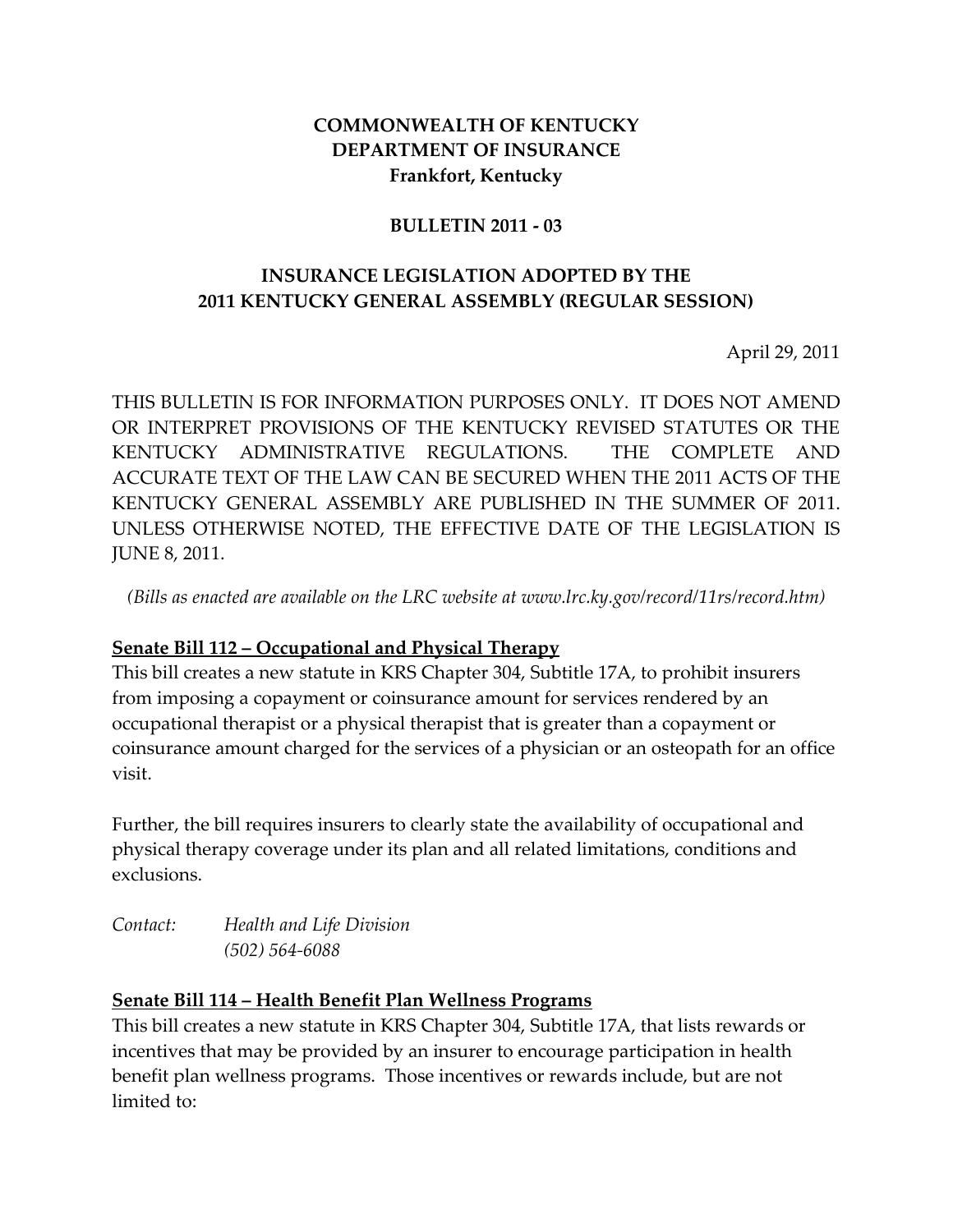- Merchandise;
- Gift cards;
- Debit cards:
- Premium discounts or rebates;
- Contributions toward a member's health savings account;
- Modification to copayment, deductible, or coinsurance amounts; or
- Any combination of the listed incentives.

The bill specifically states that any reward incentive is not a rebate or illegal inducement if it is disclosed in the policy or certificate of coverage.

The bill also permits an insurer to require a member to provide verification that a medical condition makes it unreasonably difficult or medically inadvisable for the member to participation in a wellness or health improvement program.

*Contact: Health and Life Division (502) 564-6088*

## **House Bill 167 – Surplus Lines Insurance Multi-State Compliance Compact**

This bill creates new statutes in KRS Chapter 304, Subtitle 10 to adopt the enabling legislation that allows Kentucky to join the Surplus Lines Insurance Multi-State Compliance Compact. The compact is a mechanism to adopt nationwide uniform requirements, forms and procedures that provide for the reporting, payment, collection and allocation of premium taxes for multi-state surplus lines policies, as permitted under the Non-Admitted and Reinsurance Reform Act of 2010 of the Dodd-Frank Wall Street Reform and Consumer Protection Act.

The provisions of the bill, including the amendments to taxes on multi-state surplus lines policies, will take effect upon legislative enactment of the compact by two compacting states, provided the commission will become effective for purposes of adopting rules, and creating the clearinghouse when there are a total of ten (10) compacting states and contracting states or, alternatively, when there are compacting states and contracting states representing greater than 40 percent of the surplus lines insurance premium volume based on records of the percentage of surplus lines insurance.

With regard to taxes on multi-state surplus lines policies, the bill:

Amends KRS 91A.080 to exempt multi-state surplus lines policies from local government premium taxes; and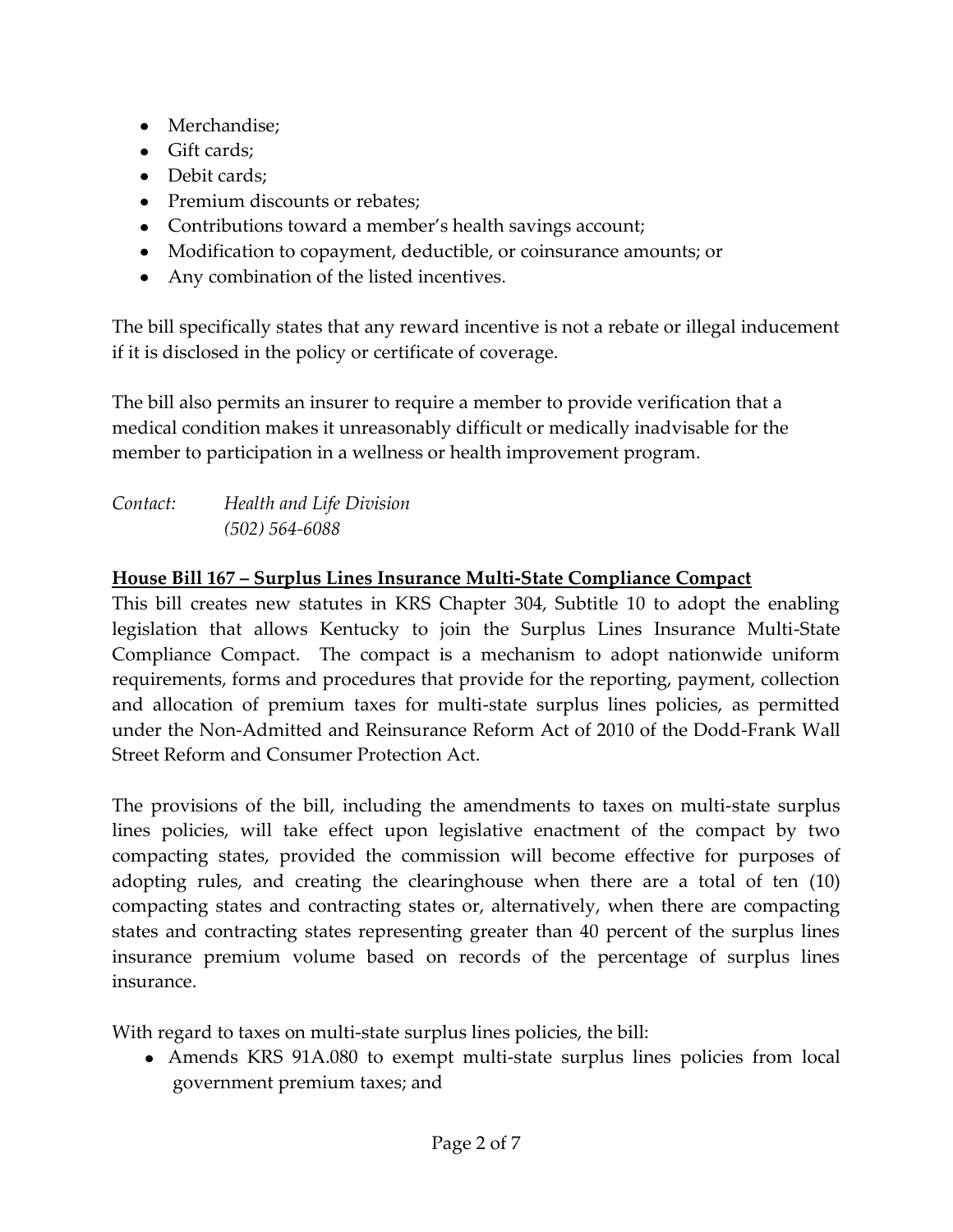- Amends KRS 304.10-180 to create a surplus lines tax of 11.8% on premiums for multi-state risks. This tax is to be remitted to the Department of Insurance, which will distribute the revenues, no less than semiannually, as follows:
	- o 25% of the tax collected to be retained by the Department of Insurance and treated as if collected in accordance with KRS 304.10-180(1)(a) [the existing 3% surplus lines tax];
	- o 15% of the tax collected to the Department of Revenue and treated as if collected in accordance with KRS 136.392 [the existing premium surcharge]; and
	- o 60% of the tax collected to the Department for Local Government, which shall distribute it to city and county governments, on a pro rata basis, in accordance with historical data of local premium tax collections in calendar years 2007, 2008 and 2009.

| Contact: | <b>Property and Casualty Division</b> |
|----------|---------------------------------------|
|          | $(502) 564 - 6046$                    |

## **House Bill 301 – Professional Licensure and Certification**

This bill creates new statutes in KRS Chapter 12 related to the professional licensure and certification of members of the Armed Forces of the United States.

The bill requires any license or certificate of an active duty member of the Armed Forces to be renewed without:

- Payment of dues or fees;
- Obtaining continuing education credits; or
- Performing any other act typically required for license renewal.

The requirement for continuing education is only waived when:

- Circumstances associated with military duty prevent the licensee from obtaining training and a waiver request has been submitted to administrative agency; or
- The licensee performs the licensed occupation as part of his or her military duties.

The bill further requires an administrative agency to issue a temporary or regular license or certificate to the spouse of an active duty member of the Armed Forces within thirty (30) days if the spouse:

- Applies for the license; and
- Meets the statutory requirements for the license.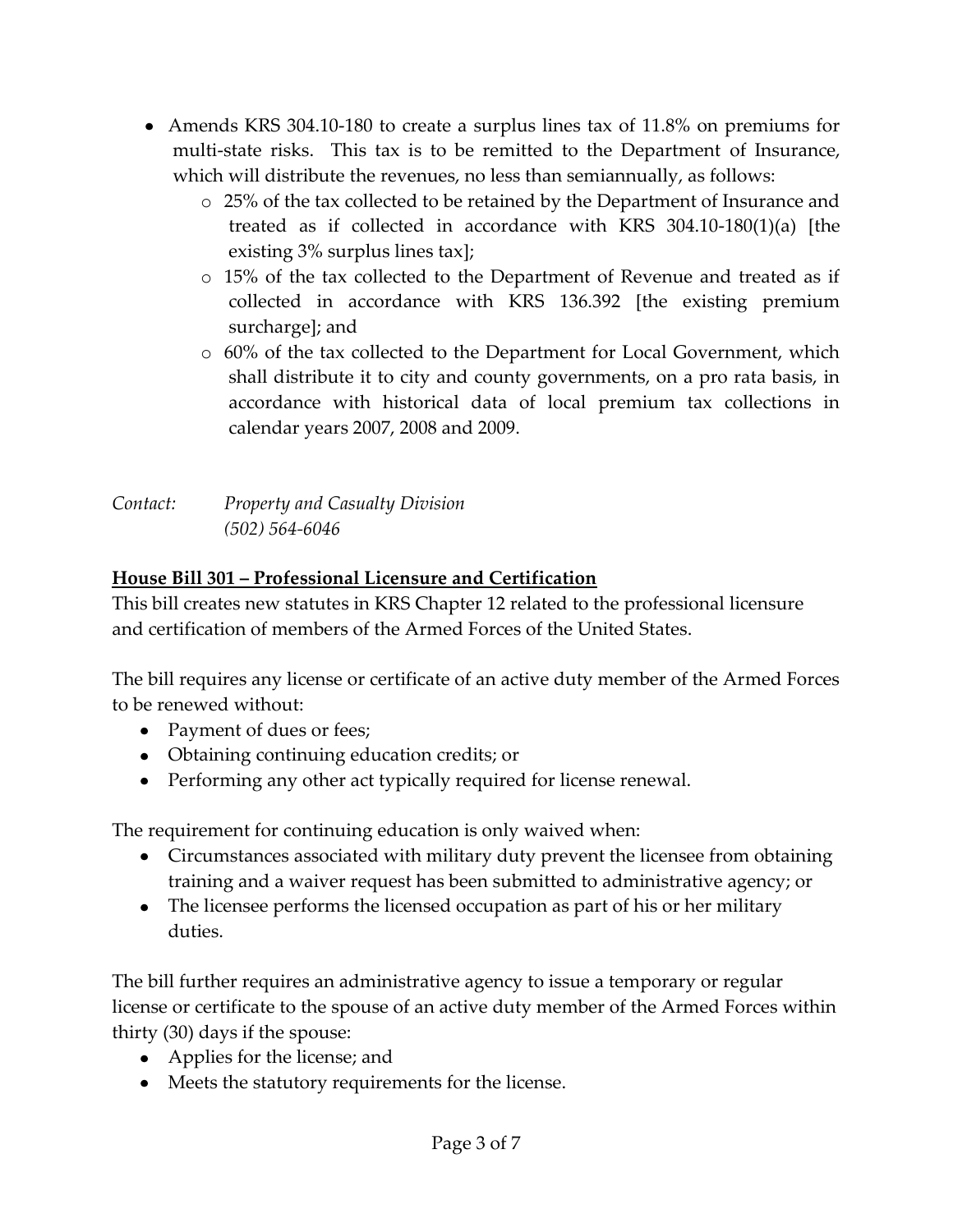An application for a temporary or regular license must include:

- Proof that the applicant is married to an active duty member of the Armed Forces;
- Proof that the applicant holds a valid license or certificate for the profession issued by another state;
- Proof that the applicant's spouse is assigned to a duty station in this state and that the applicant is also assigned to a duty station in this state pursuant to the spouse's official active duty military orders; and
- An application fee in an amount that is no more than is necessary to offset the cost of issuing the temporary or regular license.

Any temporary license issued will expire six (6) months after the date of issuance and is not renewable.

| Contact: | <b>Agent Licensing Division</b> |
|----------|---------------------------------|
|          | $(502) 564 - 6004$              |

# **House Bill 309 – Life Insurance Beneficiaries**

This bill creates a new statute in KRS Chapter 304, Subtitle 12, to provide standards for the use of a retained asset account in the settlement of proceeds payable under a life insurance policy.

The bill requires an insurer to provide the following disclosures to the beneficiary prior to the distribution of proceeds under a life insurance policy:

- Notice of whether the insurer is using a retained asset account as the mode of settlement;
- Notice of the beneficiary's right to receive a lump-sum payment of the proceeds; and
- A complete listing and clear explanation of all life insurance proceeds payment options available to the beneficiary, written in plain language and printed in bold in no smaller than twelve (12) point font.

If an insurer uses a retained asset account, the complete listing and clear explanation of payment options shall include the following:

The recommendation to consult a tax, investment or other financial advisor regarding tax liability and investment options;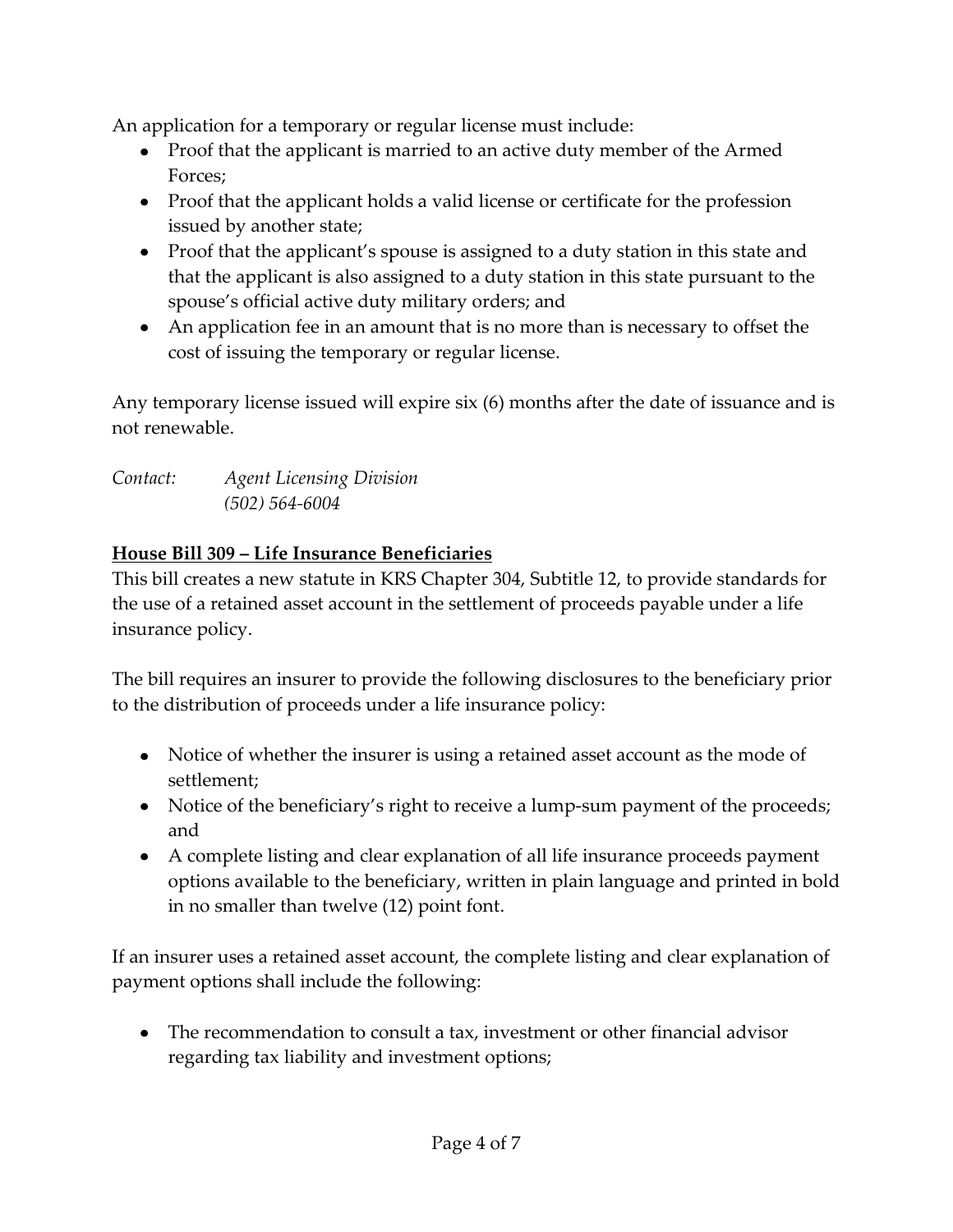- The initial interest rate, the circumstances and time frames under which interest rates may change, and any dividends and other gains that may be paid or distributed to the account holder;
- The custodian of the funds or assets of the account;
- The coverage guaranteed by the Federal Deposit Insurance Corporation (FDIC), if any, and the amount of the coverage;
- The limitations, if any, on the number or amount of withdrawals or transfers of funds from the account, including any minimum or maximum withdrawal amounts for payment of life insurance proceeds;
- The delays, if any, that the account holder may encounter in completing authorized transactions and the anticipated duration of such delays;
- The services provided for a fee, including a list of the fees and the method of their calculation;
- The nature and frequency of statements of account;
- The payment of some or all of the life insurance proceeds may be by the delivery of checks, drafts, or other instruments to access the available funds;
- The entire life insurance proceeds are available to the account holder by the use of one (1) check, draft, or other instrument;
- The insurer or a related party may derive income, in addition to any fees charged on the account, from the total gains received on the investment of the balance of funds in the account;
- The telephone number, address, and other contact information, including a Web site address, to obtain additional information regarding the account; and
- The following statement, "FOR FURTHER INFORMATION, PLEASE CONTACT YOUR STATE DEPARTMENT OF INSURANCE."

All marketing materials, disclosure statements and supplemental contract forms utilized in connection with retained asset accounts shall be filed with the Department of Insurance prior to their use.

Further, insurers are required to report the following to the Department on an annual basis: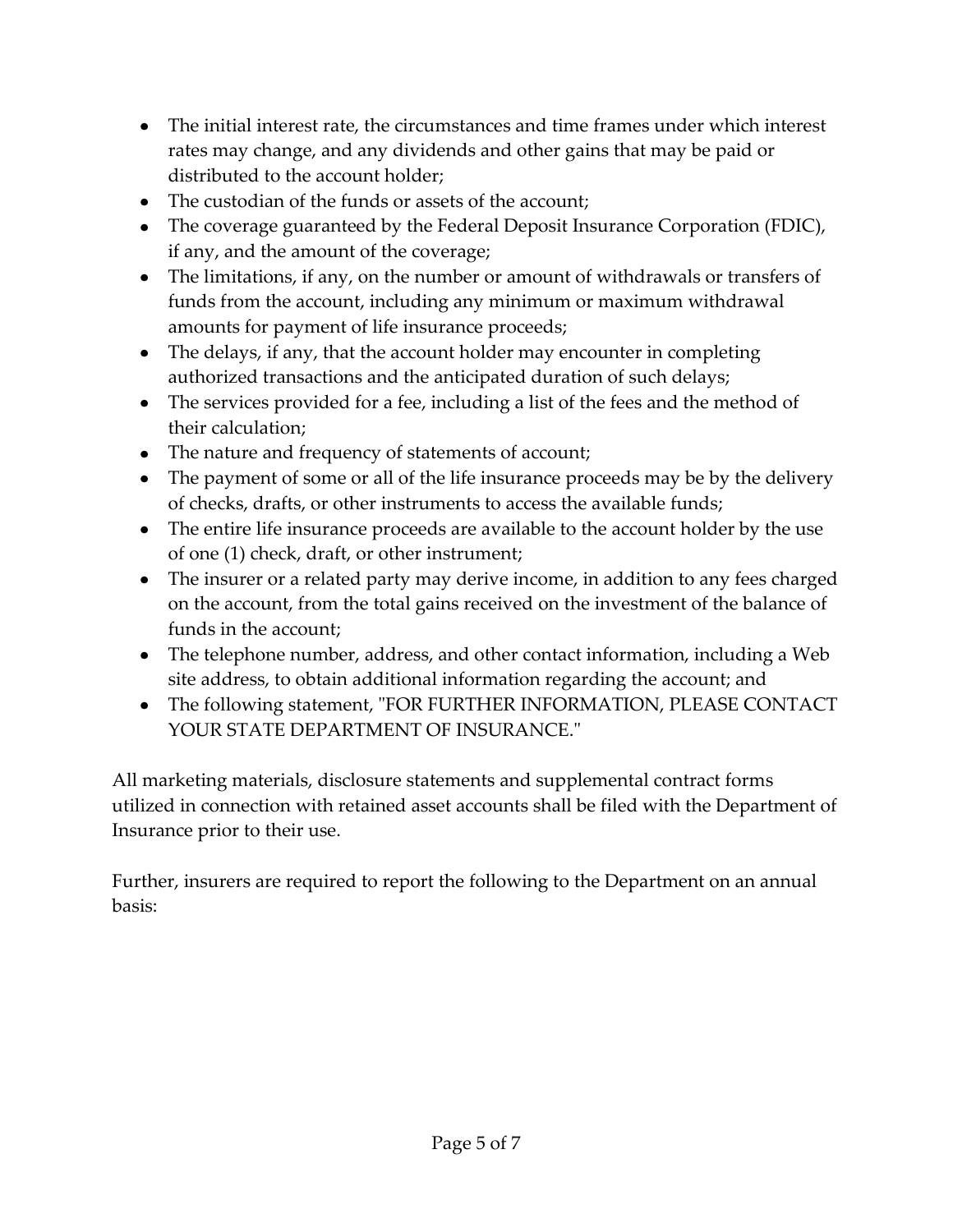- The number and dollar amount of retained asset accounts:
	- o In force at the beginning of the year;
	- o Issued or added during the year;
	- o Closed or withdrawn during the year;
	- o In force at the end of the year; and
	- o That are transferred annually pursuant to KRS Chapter 393;
- The dollar amount of investment earnings or interest credited to retained asset accounts during the year;
- The dollar amount of fees and other charges assessed during the year;
- A narrative description of how the retained asset accounts are structured. The description shall include:
	- o All of the interest rates paid to retained asset account holders during the reporting year, as well as the number of times changes were made to interest rates during the reporting year;
	- o A list of all applicable fees charged by the reporting entity directly or indirectly associated with the retained asset accounts; and
	- o Whether the retained asset accounts were the default method for satisfying life insurance claims;
- The number and dollar amount of retained asset accounts in force at the end of the current year as compared to the prior year segregated by the following ages of the outstanding retained asset accounts:
	- o Zero (0) to twelve (12) months;
	- o Thirteen (13) to twenty-four (24) months;
	- o Twenty-five (25) to thirty-six (36) months;
	- o Thirty-seven (37) to forty-eight (48) months;
	- o Forty-nine (49) to sixty (60) months; and
	- o Greater than sixty (60) months;
- The identity of any entity or financial institution that administers retained asset accounts on behalf of the insurer; and
- Any other information relating to retained asset accounts as requested or required by the Commissioner.

Finally, the bill requires an insurer to immediately return any remaining balance in a retained asset account to the beneficiary when the account becomes inactive. An inactive account is defined as an account in which funds are not withdrawn or no affirmative directive has been provided to the insurer by the beneficiary during any continuous three (3) year period.

| Contact: | Health and Life Division |
|----------|--------------------------|
|          | $(502) 564 - 6088$       |